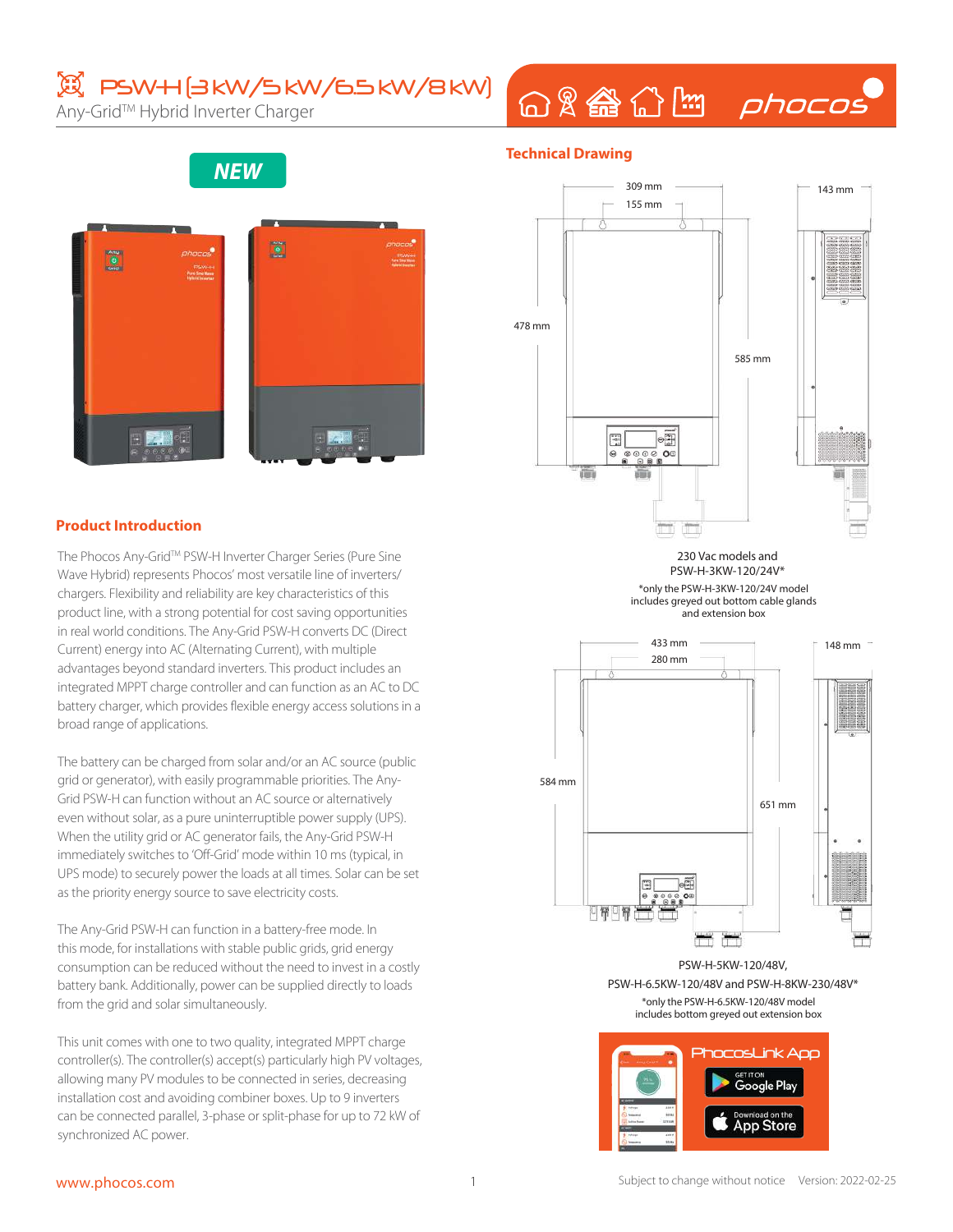### $\mathbb{E}$  PSW+I(3 kW/5 kW/6.5 kW/8 kW)

Any-Grid™ Hybrid Inverter Charger

## 

### **Product Features**

- Flexible, advanced features with options to solve many common challenges in the field
- Integrated high-voltage MPPT charge controller(s). The high-voltage PV connection means in most scenarios the PV modules can simply be connected in series of one or two strings, avoiding costly combiner boxes and string fuses or diodes, thus reducing total system cost
- Integrated AC battery charger
- Charge controller(s) function(s) even if inverter is turned off to keep batteries fully charged
- Compatible with Lithium batteries
- Functions even without an expensive battery to reduce energy consumption from the grid with minimal investment
- Detachable display / communication unit with 6 LEDs and an intuitive LCD screen
- High level of connectivity: BLE, USB-OTG (on-the-go), CAN Bus, RS-485, RS-232, relay for generator start
- Datalogger with up to 60 days of data storage
- Compatible with Phocos Any-Bridge™ AB-PLC and PhocosLink Cloud for remote monitoring & control
- Integrated buzzer for button feedback and error indications
- Galvanic isolation of battery allows positive or negative grounding of the same
- Up to 9 inverters can be connected in parallel, 3-phase or split-phase for up to 72 kW of synchronized AC power
- Washable filter reduces dust buildup in the inverter
- Grid feed-in option is code-protected to avoid accidental feed-in



#### What is Any-Grid™?

Traditionally, the energy industry defines power systems relative to their access to the grid as Off-Grid or On-Grid. At Phocos, we believe energy access should be available under 'Any-Grid' conditions whether you have full or partial access to renewable energy and/or grid power, and if energy sources are unreliable. The Phocos Any-Grid Inverter Series provides flexible energy access solutions that optimize the use of locally available energy resources that can adapt as access to resources changes over time.

### **Any-GridTM PSW-H (Off-Grid and/or On-Grid) Capability**